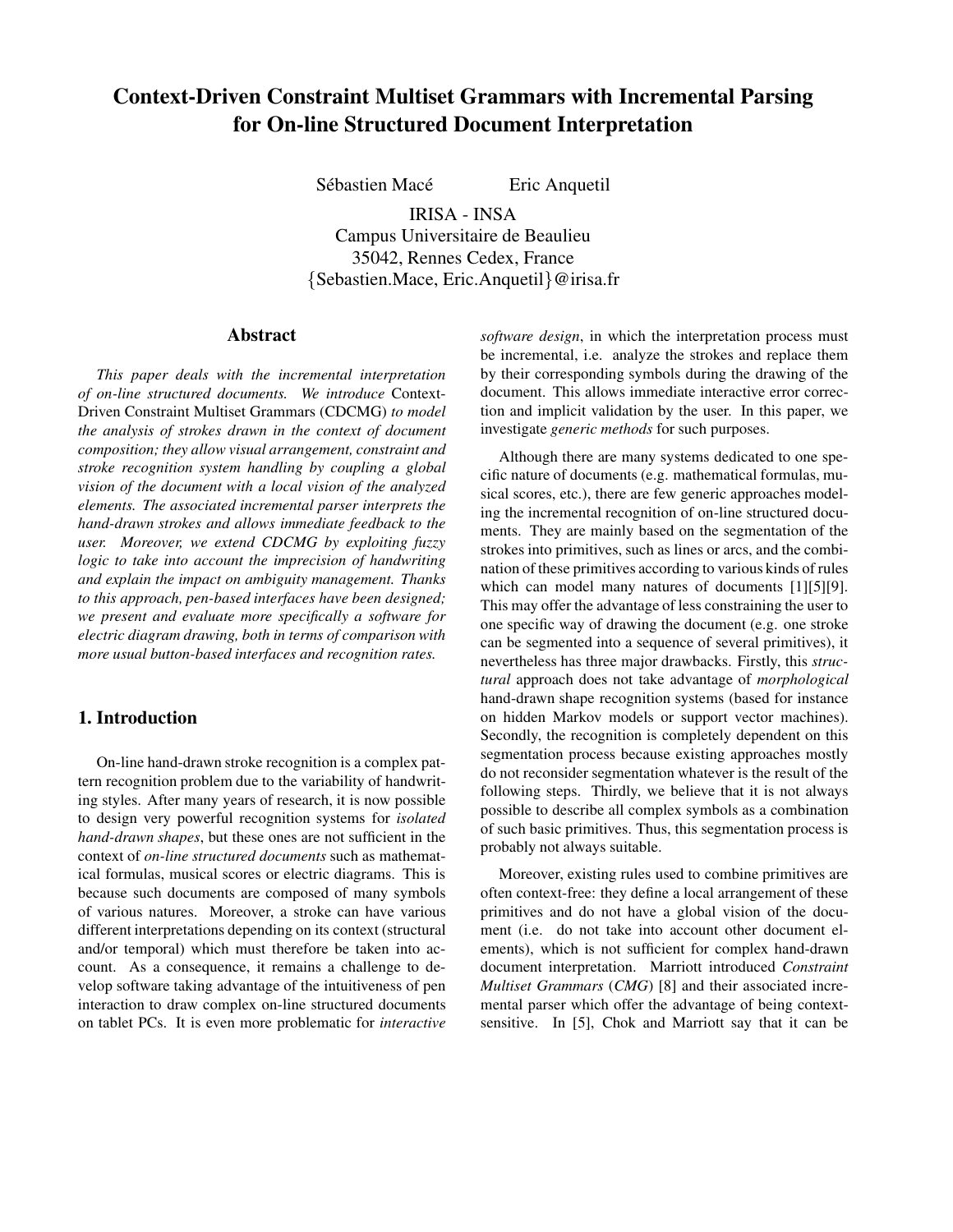exploited in the context of hand-drawn diagrams; nevertheless, the pattern recognition and segmentation problematics are not discussed. We previously [6] proposed a generic approach based on context-sensitive interpretation rules modeling the coupling of a global vision of the analyzed document with a local vision of the shape to recognize, and making it possible to exploit morphological hand-drawn shape recognition systems. It has been used to design several penbased interfaces, for instance for the drawing of musical scores and UML diagrams [6]. This paper aims at defining a well formalized merging of CMG with our previous works.

This paper is organized as follows. Next section introduces the grammatical formalism and its associated incremental parser. Section 3 focuses on the fuzzification of the formalism and the consequence on ambiguity management. Then, we present and evaluate a system for electric diagram editing based on this method. Finally, we draw some conclusions and suggest directions for future work.

# **2. Context-Driven Constraint Multiset Grammars**

Interpreting hand-drawn structured documents requires methods for bi-dimensional syntactical analysis: it is necessary, on the one hand, to identify the strokes drawn by the user, and, on the other, to establish the global structure of the document. It is our opinion that the second should drive the first to facilitate the analysis. In this section, we propose a new grammatical formalism for such purpose.

#### **2.1. Formal Description**

*Constraint Multiset Grammars* (*CMG*) are an instance of *Attributed Multiset Grammars*, which means they associate attributes to the elements of the visual alphabets they handle. A CMG G is a quadruple  $G = (V_N, V_T, P, S)$ where  $V_N$ ,  $V_T$ ,  $P$  are sets of *non-terminals*, *terminals* and *productions*, respectively, and S is the *starting symbol*. A production rule in  $P$  can have the form

 $\alpha \rightarrow \beta$  where  $\{C\}$  and  $(D)$ 

where  $\alpha$  and  $\beta$  are multisets in  $(V_T \cup V_N)^+$ , C are constraints to satisfy and  $D$  are definition of the attributes of the elements in  $\alpha$ . CMG allow the use of both existential and negative constraints in  $C$ , which makes them contextsensitive. As  $\alpha \in (V_T \cup V_N)^+$ , productions are *unrestricted*, i.e. more than one symbol can be produced. Concretely, this makes segmentation possible.

As introduced previously, CMG as used in [5][8] are not sufficient to deal with complex hand-drawn structured documents. Like most authors, we define domain-independent primitives, but instead of segmenting the strokes into smaller predefined primitives, we use only one primitive: the hand-drawn stroke. It means that  $V_T = \{ stroke \}$ ,

whereas  $V_N$  is domain-dependent and is the set of all the possible visual symbols of the document. Then, we adapt the formalism to define *Context-Driven Constraint Multiset Grammars* (*CDCMG*), in which C is dedicated to parsing driving. Productions are formalized as follows [6]:

```
\alpha \rightarrow \beta where {
```
1. document context verification (DCV) block.

2. constraint verification  $(CV)$  block.

4. document context creation (DCC) block.

 $\}$  and  $(D)$ 

These blocks of constraints have a predefined organization. They model the coupling of a global vision of the document (DCV and DCC blocks) with a local vision of  $\beta$  (CV and SR blocks). This block organization allows both natural constraint encoding and efficient parsing.

**DCV and DCC blocks:** These two blocks aim, on the one hand, at modeling a global vision of the document physical structure, i.e. expressing how its elements are relatively positioned, and, on the other hand, at efficiently driving the analysis process. DCV and DCC blocks are based on the definition of *document structural contexts*, which are specific locations in the document in which some particular elements can exist; they can be considered as structural constraints. The DCV block is a list of constraint preconditions that model the structural contexts in which the elements of  $\beta$  have to be located for the production to be tested, whereas the DCC block is a list of postconditions that model which structural contexts have to be created due to the reduction of the production, i.e. which new elements can now exist and where.

Figure 1(a) presents two document structural contexts modeling how, in a diagram drawing context, a forthcoming vertical segment must be positioned to be connected to one of the two already existing horizontal segments. Such contexts can be denoted as  $\{HSeq[extremity] \mid VSeq[any]\}$ : to satisfy the context, at the positioning extremity relatively to <sup>a</sup> HSeg, a V Seg must have *any* of its points.



**Figure 1. Two structural contexts (high grey values model high membership values).**

**CV and SR blocks:** These two blocks model a local vision of the elements in  $\beta$ . The CV block explicits local conditions and allows natural modeling of both constraints and relative positioning. In order to strengthen this structural recognition, morphological hand-drawn shape recognition systems can be exploited; it is modeled by the SR block which allows using recognizers that are dedicated to family symbols and that return class scores. We have stated in [6]

<sup>3</sup>. shape recognition (SR) block.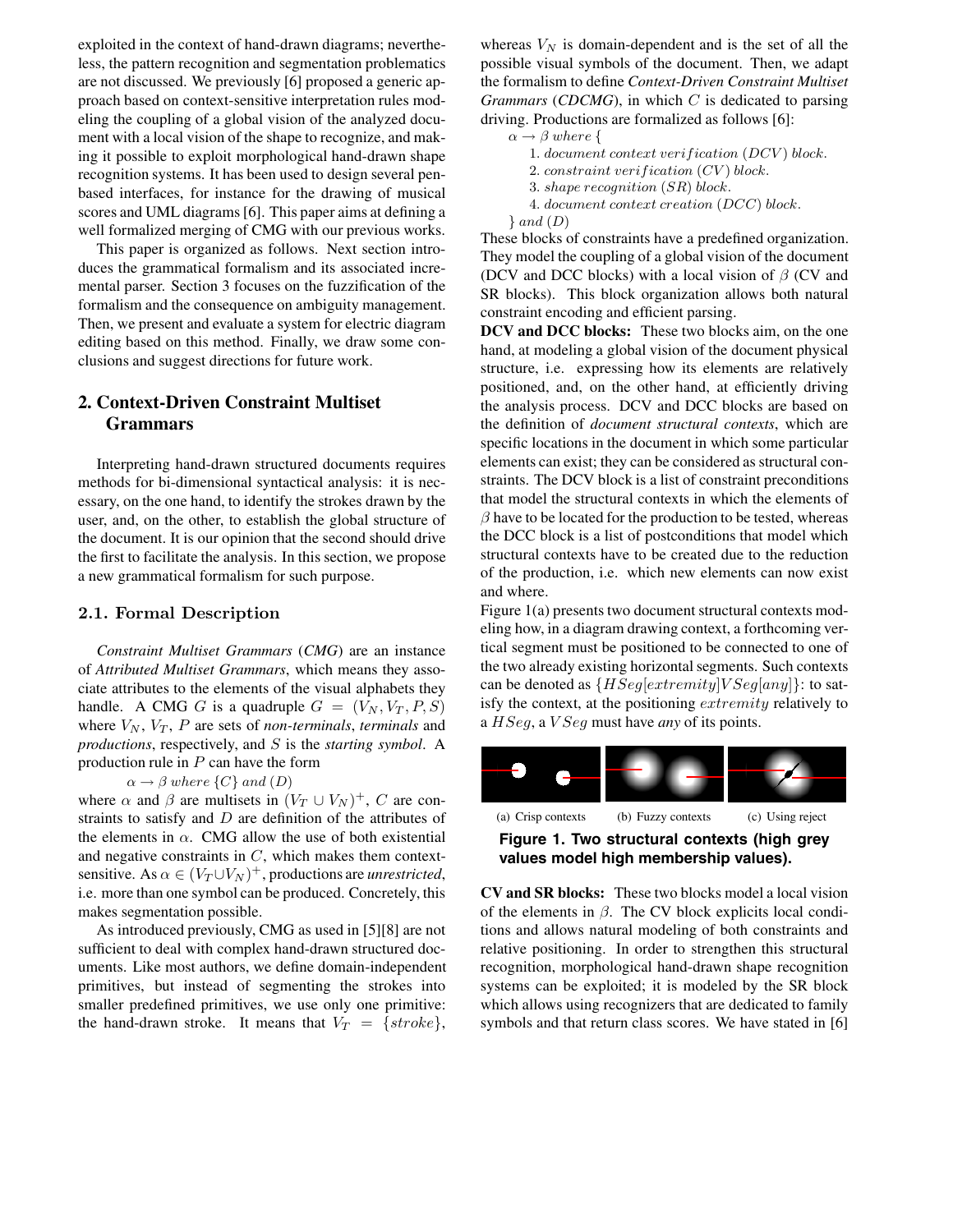that the coupling of these two blocks defines a canonical on-line signal form: the constraints in the CV block identify each element in  $\beta$  and allow to call the recognition systems in the SR block with always the same entry order.

#### **2.2. Examples of productions**

Figure 2(a) presents a production for the interpretation of the *Switch* electric component. It models that a switch is drawn with two strokes s<sup>1</sup> and s<sup>2</sup> located below a same already existing connection  $c$  (DCV block). The stroke  $s2$ must be below and near the stroke  $s1$  (CV block). When sent to the component recognition system (in a predefined order), this one must recognize s<sup>1</sup> and s<sup>2</sup> as a switch (SR block). Finally, the existence of a switch allows drawing one connection below it (DCC block). Please note that there is no constraint on the drawing order of the strokes s<sup>1</sup> and s2.



**Figure 2. Interpretation of a switch.**

On the contrary of other existing formalisms, CDCMG do not rely on segmentation of the strokes into primitives (cf. figure  $2(b)$ : the segmentation of the stroke  $s2$  into two segments may be difficult and unstable). Nevertheless, it is also possible to model that a switch can be drawn with three strokes thanks to another production.

Please note that *connection* is a particular attribute of the Switch visual symbol. Moreover, some aliases are used to specify, for instance, that a *V Segment* is a particular Segment.

#### **2.3. Analysis Process**

Interactive on-line structured document analysis requires efficient real-time incremental parsing to be usable. For that purpose, we have designed an *incremental parser* associated to CDCMG. It performs in a bottom-up strategy, and consists in trying to repeatedly reduce multisets of document elements into other multisets. The general aspects of incremental parsing of CMG are presented in [8]. The main originality is the *deterministic* aspect of the parser. It is an interesting property for interactive system design: thanks to the visual feedback, the user is aware of the interpretations of the system and then can be integrated in the analysis process, by implicitly validating or explicitly rejecting its

answers. As a consequence, the parser should not reconsider a production that has been reduced previously because it has been implicitly considered as valid by the user.

The main analysis process modification we propose is due to the introduction of the two new DCV and DCC blocks. Indeed, document structural contexts act as triggers: when looking for productions to apply on an analyzed element, the principle consists in determining in which of these contexts (created in some DCC blocks) it is located and activating the corresponding productions. Then, for a production to be tested, all its DCV contexts must be satisfied. This gives predictive capabilities to the parser, which allows a substantial gain of time, because only structurally consistent productions are tested. This context-driven analysis process also implies that only context-relevant stroke recognition systems are used by the parser.

# **3. Context-Driven Fuzzy Constraint Multiset Grammars**

The challenge of this section is to take the imprecision of handwriting into account. We propose a new extension of CDCMG by exploiting fuzzy logic, which is well adapted to manage such imprecise data and to avoid making a crisp decision. *Context-Driven Fuzzy Constraint Multiset Grammars*(*CDFCMG*) are a *fuzzification* of CDCMG: their definition is the same, except that productions are now of the form

 $\alpha \stackrel{\rho}{\rightarrow} \beta$  where  $\{C\}$  and  $(D)$ 

with  $\rho \in [0, 1]$  modeling the reliability value for  $\beta$  to be reduced into  $\alpha$ , i.e. the degree to which a production is satisfied. It is necessary to define  $\rho_P$  for each production P. In this work,  $\rho_P$  is context-dependent, i.e. it is not set a priori.

#### **3.1. Defining** <sup>ρ</sup>*<sup>P</sup>* **for a production** <sup>P</sup>

 $\rho_P$  is defined as a fuzzy combination (a t-norm) of the constraints in the blocks of C as follows  $(\mu_P^X)$  is the reliabil-<br>ity value of the block X of the production  $P$ . ity value of the block  $X$  of the production  $P$ ):

$$
\rho_P = \text{t-norm}(\mu_P^{DCV}, \mu_P^{CV}, \mu_P^{SR})
$$
 (1)

Thus, the verification of each block must be modeled qualitatively. We focus on the computing of  $\mu_P^{DCV}$ , which is the most original part of the formalism: indeed, defining fuzzy most original part of the formalism; indeed, defining fuzzy constraints in the CV block is often straightforward and recognition systems used in the SR block are based on fuzzy inference systems from which we obtain such degrees [2]. **Defining a fuzzy landscape**  $\mu_{pos}$ **:** As introduced previously, a DCV block is defined as a list of document structural contexts which can be denoted  ${R[position_R]A[part_A]}$ , which means that the analyzed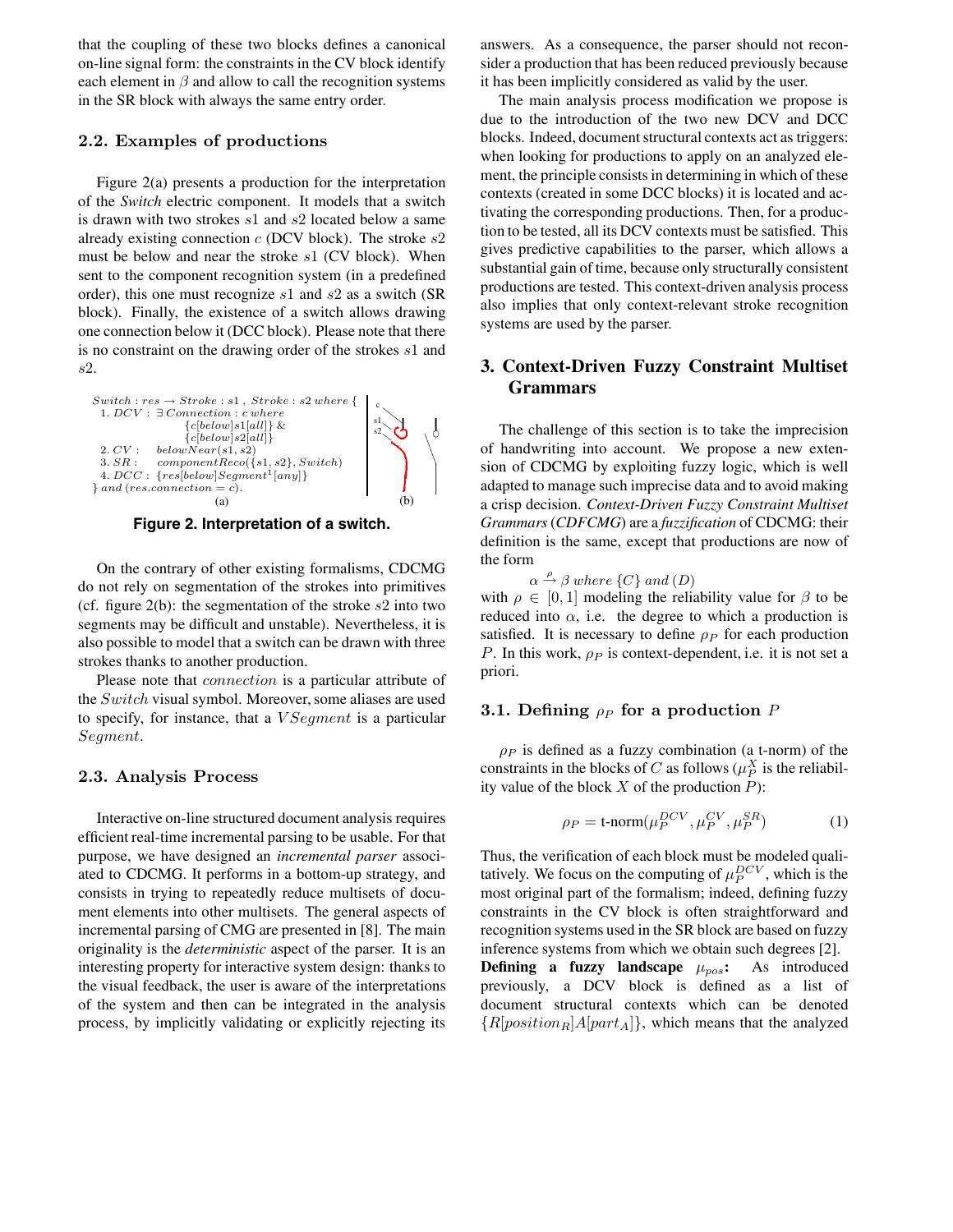element  $A$  must have its part  $part_A$  at the relative positioning  $position_R$  of the reference  $R$ . The presented method is inspired by the works of Bloch [3]. We a priori associate a fuzzy landscape  $\mu_{pos}$  to each position *position*<sub>R</sub>; it models for each point of the document its membership to the relative position. Such function can be defined empirically or learned from examples [4]. Figure 1(b) presents the result of the fuzzification of the structural contexts presented previously.

**Computing**  $\mu_{pos}(A)$ : The next step consists in determining the degree  $\mu_{pos}(A)$  to which A is in the fuzzy landscape. It depends on the value of part*A*; some examples are presented in table 1.

| $part_A$                             | $\mu_{pos}(A)$                |
|--------------------------------------|-------------------------------|
| one specific point $x$               |                               |
| $({R[$ <b>.</b> $ A first\_point$ }, | $\mu_{pos}(x)$                |
| ${R[\_]A[highest\_point]\},$ etc.)   |                               |
| any point $({R[\_]A[any]})$          | $\max_{x \in A} \mu_{pos}(x)$ |
| all the points $({R[\_}A[all])$      | $\sum_{x \in A} \mu_{pos}(x)$ |

Table 1. Definition of  $\mu_{pos}(A)$  depending on the value of  $part_A$ .

**Deducing**  $\mu_P^{DCV}$ : Finally,  $\mu_P^{DCV}$  is defined as a normalized<br>t-porm of all the  $\mu$  (4) in the block. The normalization t-norm of all the  $\mu_{pos}(A)$  in the block. The normalization aims at not giving an advantage to productions with few contexts to satisfy.

## **3.2. Impact on the analysis process**

The analysis process is globally not changed by the fuzzification of the grammatical formalism, except for decision making, in which we now exploit reject options. This time, a production P is applicable if  $\rho_P$  is high enough, which models an *outlier reject*. When several productions are applicable, we select the best satisfied, i.e. the one with the highest  $\rho$ .

Nevertheless, several productions can have very close values of  $\rho$ , which implies an ambiguity between several interpretations: it may then not be pertinent to choose one in particular but rather to reject all of them (and to let the user re-draw the stroke). For that purpose, we exploit the *ambiguity reject* [10] and compare the scores  $\rho_{P_1}$  and  $\rho_{P_2}$  of the two best productions  $P_1$  and  $P_2$ , such that  $\rho_{P_1} \geq \rho_{P_2} > 0$ . Then we define a *reliability function*  $\psi_{P_1, P_2}$  as:

$$
\psi_{P_1, P_2} = \frac{\rho_{P_1} - \rho_{P_2}}{\rho_{P_1}} \tag{2}
$$

Finally, we use a threshold for  $\psi_{P_1,P_2}$  above which it is not pertinent to make a decision pertinent to make a decision.

Figure 1(c) illustrates the consequence of using reject options on the example introduced previously when the two segment extremities are close: a reject area appears where the two corresponding fuzzy landscapes have close values.

## **4. Experimental results**

This section presents the evaluation of a pen-based electric diagram prototype developed using the presented methodology. This interface allows to draw electric components from 22 different classes; it required the definition of about 35 productions. The stroke recognition systems used were based on fuzzy inference systems [2]. Figure 3(a) presents a screenshot of an on-line electric diagram drawn on a tablet PC, and figure 3(b) displays the corresponding recognized document. Although it is not visible on the figure, the stroke analysis process is incremental. It is also important to note that we use *graphical completion*: when users draw the first stroke of a multi-stroke symbol, if it is enough to deduce the complete symbol without any ambiguity, then the system directly displays it; this allows a substantial gain of time.



**Figure 3. The pen-based electric diagram editor based on CDFCMG.**

The evaluation of the system aims at qualifying the contribution of pen-based interfaces over more usual ones. For that purpose, we have developed the complementary buttonbased prototype in which users have to select electric components in a button bar (cf. figure  $3(c)$ ). Only connexions can be drawn in the same way as in the pen-based system.

Nine writers took part in the experiment performed on a tablet PC; three of them were used to both of the systems, whereas three others had never used a tablet PC. Writers were asked twice to draw four predefined electric diagrams with both of the prototypes, beginning alternatively by one or the other. Writers were asked to take all the time they needed to get used to the systems before taking part in the experiment; this step always took less than twenty minutes, which is a sign of ease of getting used to of the interface.

The results of this experiment, presented in table 2, emphasize a significant contribution from an ergonomic point of view: when drawing the same diagram with both of the interfaces, the pen-based system enables users to save, on average, about 32.5% time. The minimum gain was of 19.5%, whereas two of the people used to the systems saved more than 50% time. Indeed, when using a pen, users can